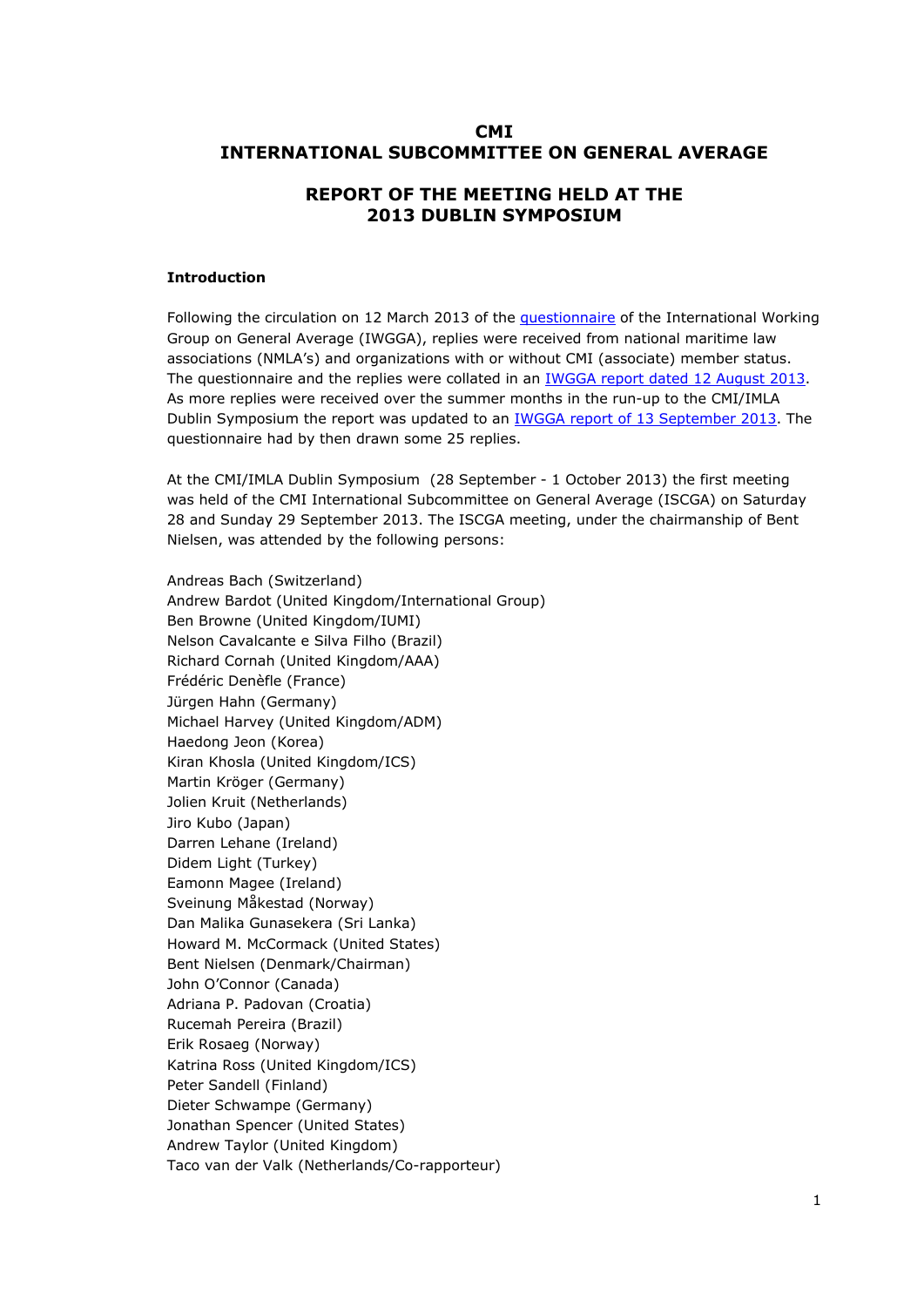Esteban Vivanco (Argentina) Jiangou Yang (China)

The discussions at the meeting were held on the basis of a document named 'CMI Notes [\(September 2013\)' prepared by Richard Cornah, which document contained a shortened](http://www.comitemaritime.org/Uploads/Work In Progress/Rules of General Average/CMI Notes (September 2013).pdf) version of each question (shown below in italics) and a summary of the responses from MLAs and other interested parties (shown below in plain type).

This report contains the conclusions of the ISCGA meeting of 28 and 29 September 2013, which are shown below in boldface.

# **Table of Contents**

```
Section 1 (General) - p. 3
Section 2 (Interpretation, Paramount, Application) - p. 7
Section 3 (Lettered Rules) – p. 8
       Rule A - p. 8Rule B - p. 8
       Rule C – p. 9
       Rule D – p. 10
       Rule E – p. 10
       Rule F – p. 11
       Rule G – p. 12
Section 4 (Numbered Rules) – p. 13
       Rule I - p. 13
       Rule II - p. 13
       Rule III - p. 13 
       Rule IV - p. 13
       Rule V - p. 13
       Rule VI - p. 14
       Rule VII - p. 15
       Rule VIII - p. 15
       Rule IX - p. 15
       Rule X - p. 15
       Rule XI - p. 16
       Rule XII - p. 18
       Rule XIII - p. 18
       Rule XIV - p. 18
       Rule XV - p. 19
       Rule XVI - p. 19
       Rule XVII - p. 19
       Rule XVIII - p. 20
       Rule XIX - p. 20
       Rule XX - p. 20
       Rule XXI - p. 20
       Rule XXII – p. 21
       Rule XXIII – p. 21
```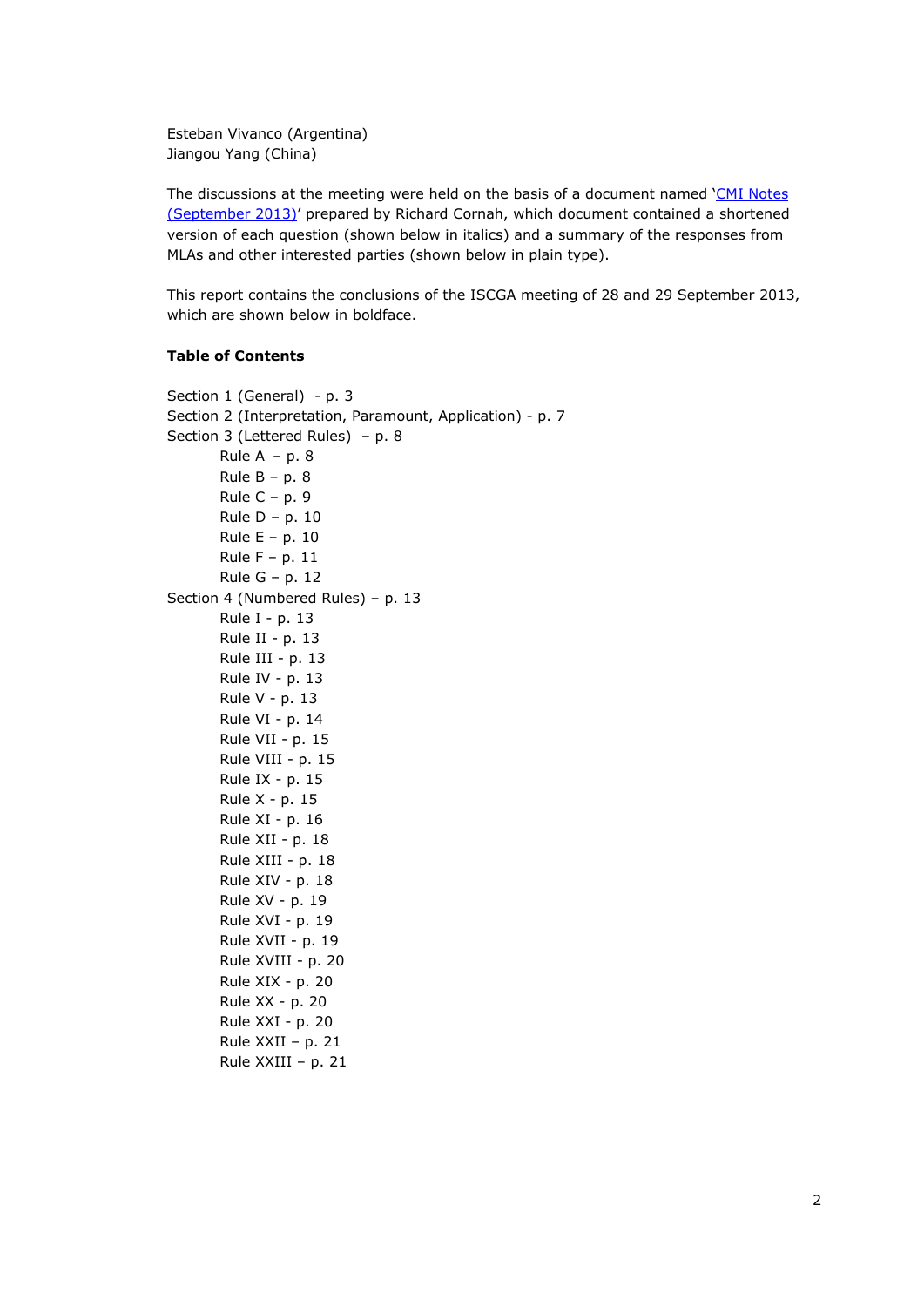# *SECTION 1*

*1. During the discussion leading up to the 2004 Rules some parties advocated the "abolition" of General Average.*

1. There was no support for "abolition" of the principles but generally no wish to see those principles extended. Primary concerns related to the cost and complexity of aspects of the general average process.

# **ISCGA: The subject of abolition will be dropped, and not discussed further.**

- *2. The IWG invites your general comments as to whether the YARs need to be changed in any way to accommodate the new approach that the Rotterdam Rules bring to contracts of carriage.*
- 2. Consideration of any changes to YARs being necessitated by the Rotterdam Rules was generally considered to be either premature or unnecessary.

The practical issues were noted but were generally felt to be outside this scope of YARs but specific suggestions were made by:-

- Argentina (Reversal of Rule D)
- **Switzerland**
- IUMI (Production of documents)

**ISCGA: The subject of a change of the YARs in view of the new approach of the Rotterdam Rules (question 2a) is premature and should be dropped and not discussed further. The practical issues (question 2b) raised by respondents which are not connected purely to the Rotterdam Rules may discussed at a later stage.** 

- *3. Should the YARs include a section of definitions?*
- 3. The majority considered that the advantages of the definitions section were outweighed by the possible consequences. Those favouring a section for definitions were:-
	- Argentina
	- **Norway**
	- Switzerland

and others noted instances where re-drafting of individual rules might be desirable to clarify the meaning of certain words and phrases.

# **ISCGA: A definitions section was rejected. The redrafting issues raised should be taken up by the IWGGA for further work.**

*4. Do you consider the existing approach should be maintained, or should the YARs at the expense of brevity, provide a more self-contained and complete code that needs*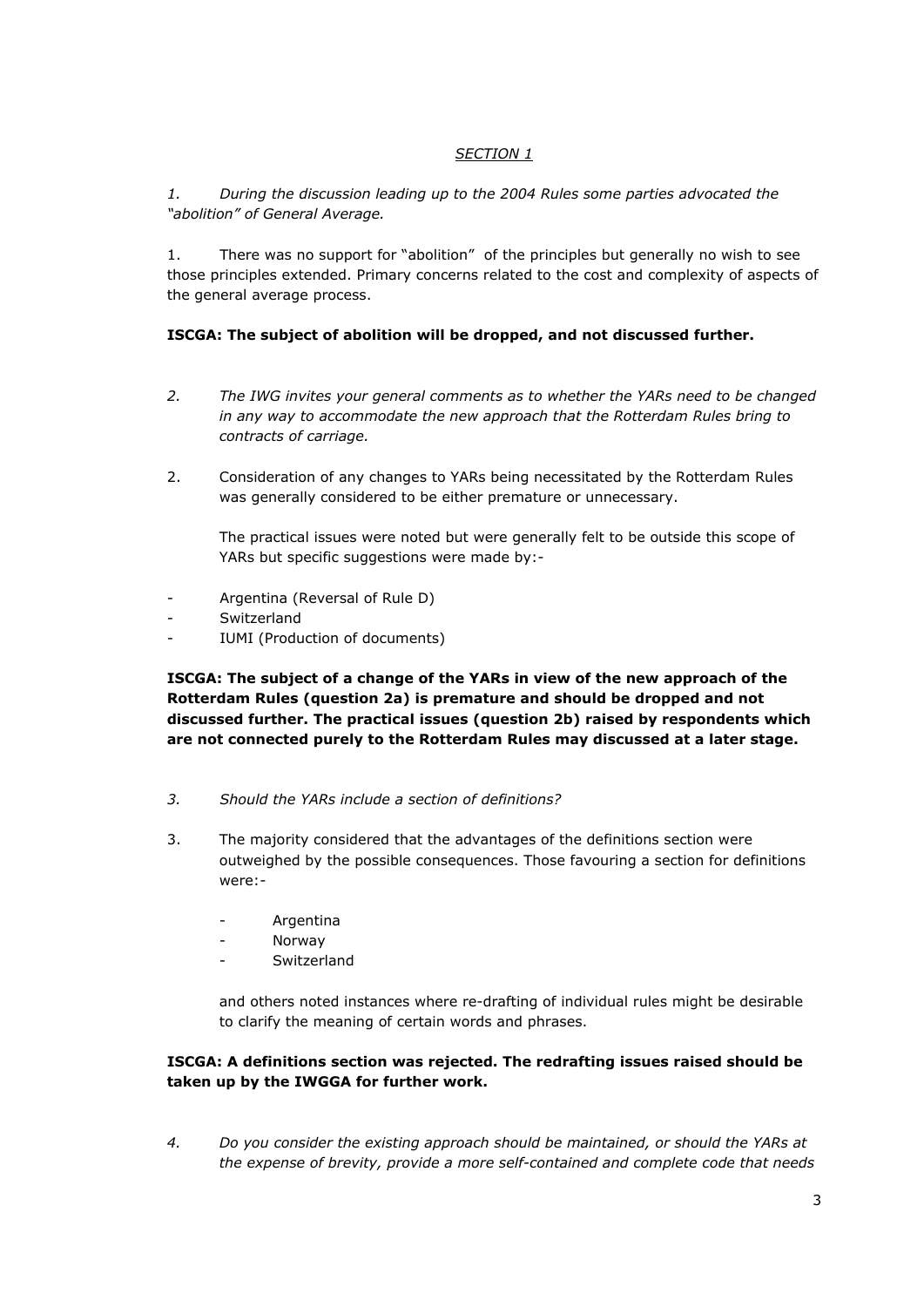*less knowledge of external practice or law?*

4. The majority favoured maintaining the present brevity of the YARs, rather than attempting to produce a more self-contained code, in order to maintain the present flexibility and clarity of the rules.

A more self-contained code was considered to be desirable by:-

- China
- Switzerland

# **ISCGA: The subject will be dropped, and not discussed further.**

- *5. The 2004 Rules introduced several "tidying up" amendments, including a more extensive numbering system. Do MLA's consider this should be maintained?*
- 5. The "tidying up" changes of format adopted by YARs 2004 were unanimously welcomed, subject to the caveat for ICS/BIMCO that other changes to YARs 1994 were agreed to be necessary.

# **ISCGA: The tidying up/redrafting issues should be taken up by the IWGGA for further work.**

- *6. Should CMI offer itself as part of the 2016 Rules as providing an arbitration or mediation facility relating to the application of the Rules (excluding issues pertaining to the contract of affreightment)?*
- 6. The majority were against including any express provision in YARs relating to dispute resolution, with several replies referring to the existing arrangements provided by AAA and AMD. Those in favour were:-
	- **Finland**
	- **Slovenia**
	- Switzerland

**ISCGA: It was noted that the AMD and the AAA have existing dispute resolution panels which are not very often used. The CMI might put up a reference to these panels on the CMI website. It was also suggested references to these or other panels could be attached to the YARs as appendices (while not being part of the YARs). It was agreed that the issue should be taken up by the IWGGA for further work.**

- *7a. Could additional provisions in the YARs relating to enforcement offer greater uniformity and certainty in these areas?*
- 7a. The majority were against including any additional express terms in YARs relating to enforcement, with the only exceptions being:-
- Slovenia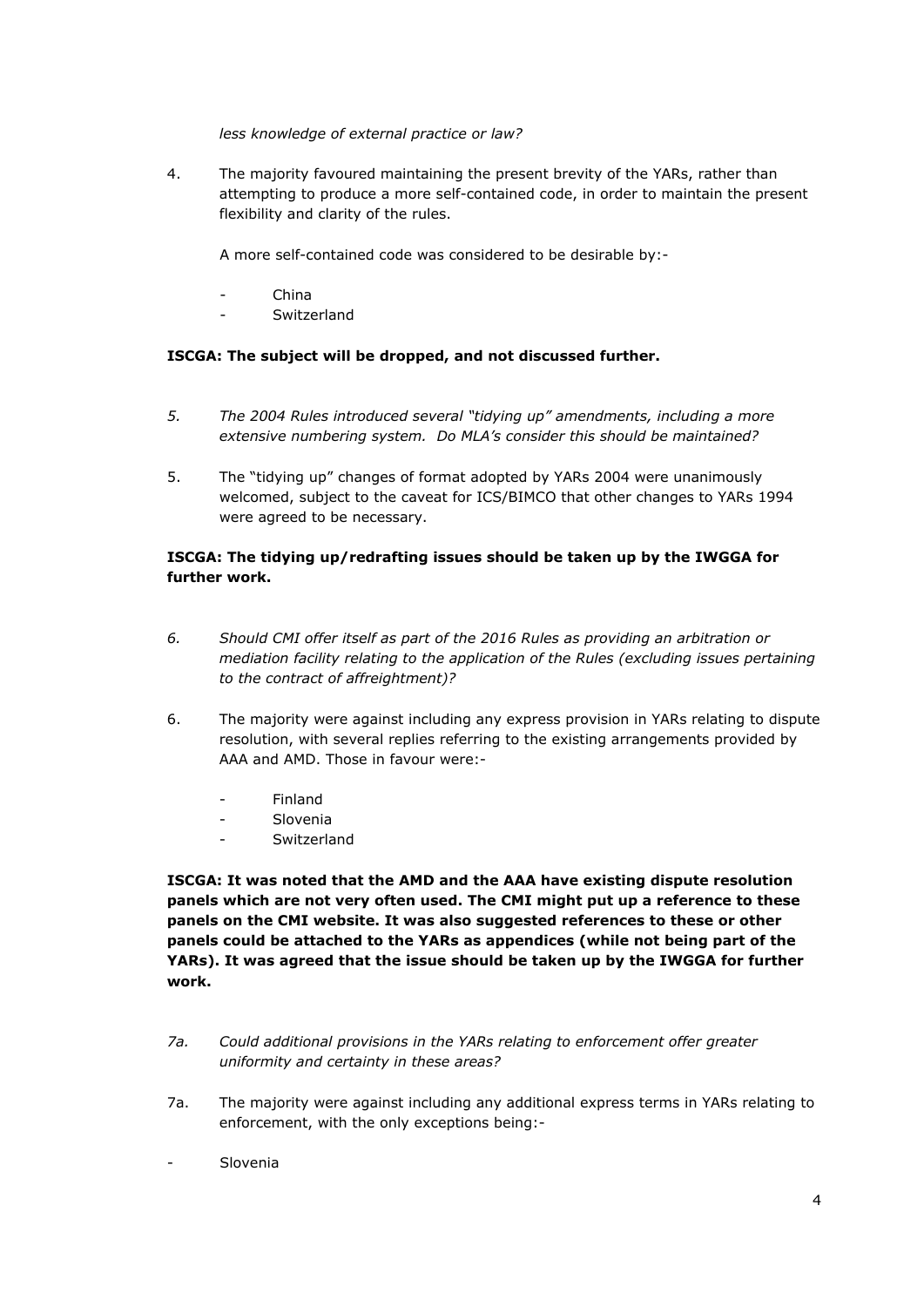- Switzerland

## **ISCGA: The subject will be dropped, and not discussed further.**

- *7b. Should CMI consider offering, or including in the YARs, a recommended standard version of key documents such as the Average Guarantee and Average Bond?*
- 7b. A significant majority favoured the idea of standard wordings for security documents but that majority was divided between those in favour of such wordings being set out as part of the YARs and those who considered they should be made available by other means. The difficulty in agreeing a wording acceptable to all parties and circumstances was noted.

IUMI put forward for discussion two additional suggestions to reduce the time and complexity of collecting security:

- (i) The BIMCO Average Bond Clause
- (ii) Amending policy wordings so that insurers assume a direct liability for GA contributions.

while noting that (ii) faced considerable practical difficulties.

# **ISCGA: It was concluded that standard documents should not be part of the YARs, but that the CMI might help by recommending wordings. The subject will be dropped for now, but may be discussed further at a later stage.**

- *8. Are there any changes that might be made to the York Antwerp Rules that might further assist with the widespread use of Absorption Clauses?*
- 8. It was unanimously agreed that no changes to YARs were required in relation to GA Absorption Clauses in hull policies.

# **ISCGA: The subject will be dropped, and not discussed further.**

*9. Do you consider that express wording in YARs would be desirable to deal with the general principles or regulate specific allowances regarding piracy?*

9. The majority considered that no new wording was required in YARs to deal with piracy, with the general principles set out in the lettered rules offering sufficient guidance.

Those disagreeing were:-

- **Argentina**
- **Finland**
- **Italy**
- Slovenia

Belgium and IUMI suggested that consideration should be given to a new rule to deal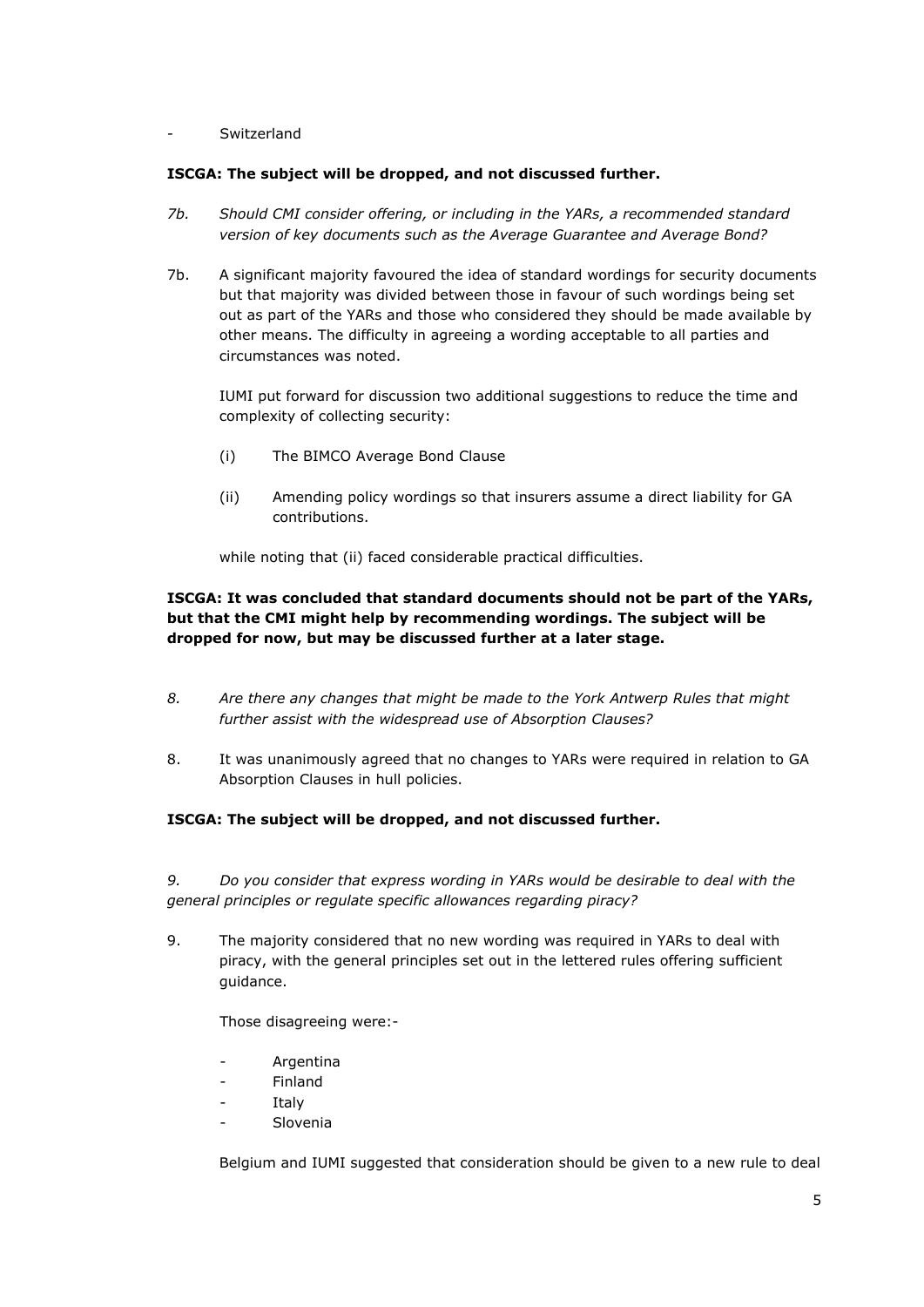specifically with the removal of cargo by pirates.

#### **ISCGA: The subject will be dropped, and not discussed further.**

- *10a. Adjusters' fees*
- 10a. No recommendations for dealing with adjusters' fees within the YARs were put forward but the following specific comments were made:-

(i) ICS/BIMCO: A widening of expenses admissible at a port of refuge relating to cargo operations might reduce professional fees of all types.

(ii) IUMI: The adjusters' fees should be paid by whomever appointed them.

# **ISCGA: The subject raised by IUMI will be dropped, and not discussed further. The subject raised by ICS/BIMCO required further explanation by ICS/BIMCO so it was left to be discussed later.**

- *10b. Costs of collecting security*
- 10b. With regard to the costs of collecting security the following suggestions were made:-

China: Assistance of P&I service and ships agents

Japan: Exclusion of low value cargoes.

Switzerland: Requests for security by rated insurance companies currently increasing costs.

AMD: A single standard security document.

ICS/BIMCO: Use of BIMCO Average Bond Clause; provision of GA security at the port of refuge rather than at destination.

**ISCGA: The subject was discussed at some length. Adjusters might be willing to decide that a case was not worthwhile to pursue in general average due to low value cargo, provided the YARs would give the adjuster authority to do so. It was considered that all stakeholders should take part in the discussion. The subject might also be raised in the IUMI Salvage Forum. It was decided that the subject should be taken up by the IWGGA for further work.**

#### *10c. Format of adjustments*

10c. With regard to the format of adjustments IUMI would prefer that adjusters should identify precisely what rules are being relied upon, but noted that this would best be dealt with under a Rule of Practice.

# **ISCGA: The point raised by IUMI may be discussed at a later stage.**

*10d. Involvement of legal and other representatives*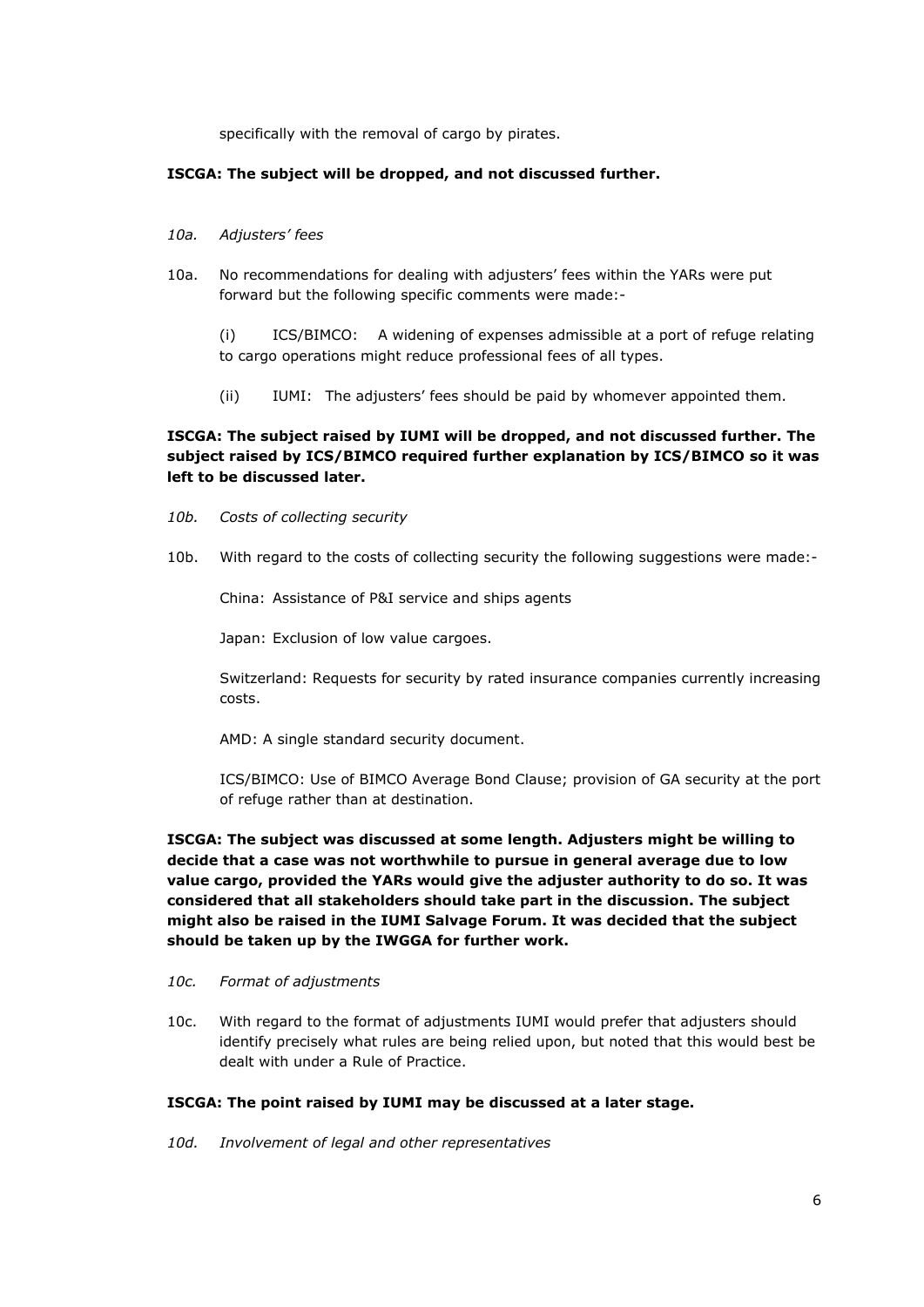10d. It was generally agreed that legal costs should continue to be accepted in relation to GA expenditure, e.g. salvage.

### **ISCGA: The subject will be dropped, and not discussed further.**

- *11. It is open to all parties receiving this questionnaire to raise questions or points that are not already covered by the questionnaire.*
- 11. The suggestions made under "other matters" included:-

Belgium: Exclusion of low value cargoes.

France : Rights of cargo access to be recognised and ways sought to reduce the time required to issue a GA adjustment.

Israel: Rights of cargo access to be recognised and the right of cargo interests to declare GA to be established.

Norway: Low value cargo to be excluded; currency of adjustment to be fixed.

AMD: Use of SDRs as the currency of adjustment and for interest calculations.

IUMI: Exclusion of low value cargo to be formalised within YARs; provision within YARs to establish a single agreed currency for all adjustments.

**ISCGA: The low value cargo issue (Belgium, Norway, IUMI) was the same as raised under 10b. It should therefore be taken up by the IWGGA for further work. The issues raised by France and Belgium were connected and should therefore also be taken up by the IWGGA for further work. The currency issue raised by AMD was explained by Michael Harvey and subsequently discussed at length. Should the currency be used of the main loss? Should a single currency be used, which was likely to be USD? Should the SDR be used? Should carriers include a currency provision in there general average clause, or should a currency provision be used in the security documentation? Ben Browne warned of payments in USD having to be cleared in New York, which could create problems in case sanctions were in place. Hahn stated that he had obtained approval from the Bundesbank in a certain case. It was decided that this point too should therefore be taken up by the IWGGA for further work.**

### *SECTION 2*

#### *RULE OF INTERPRETATION*

1. There was no support for changing the Rule of Interpretation with the following exceptions:

- **Belgium**
- Slovenia
- Spain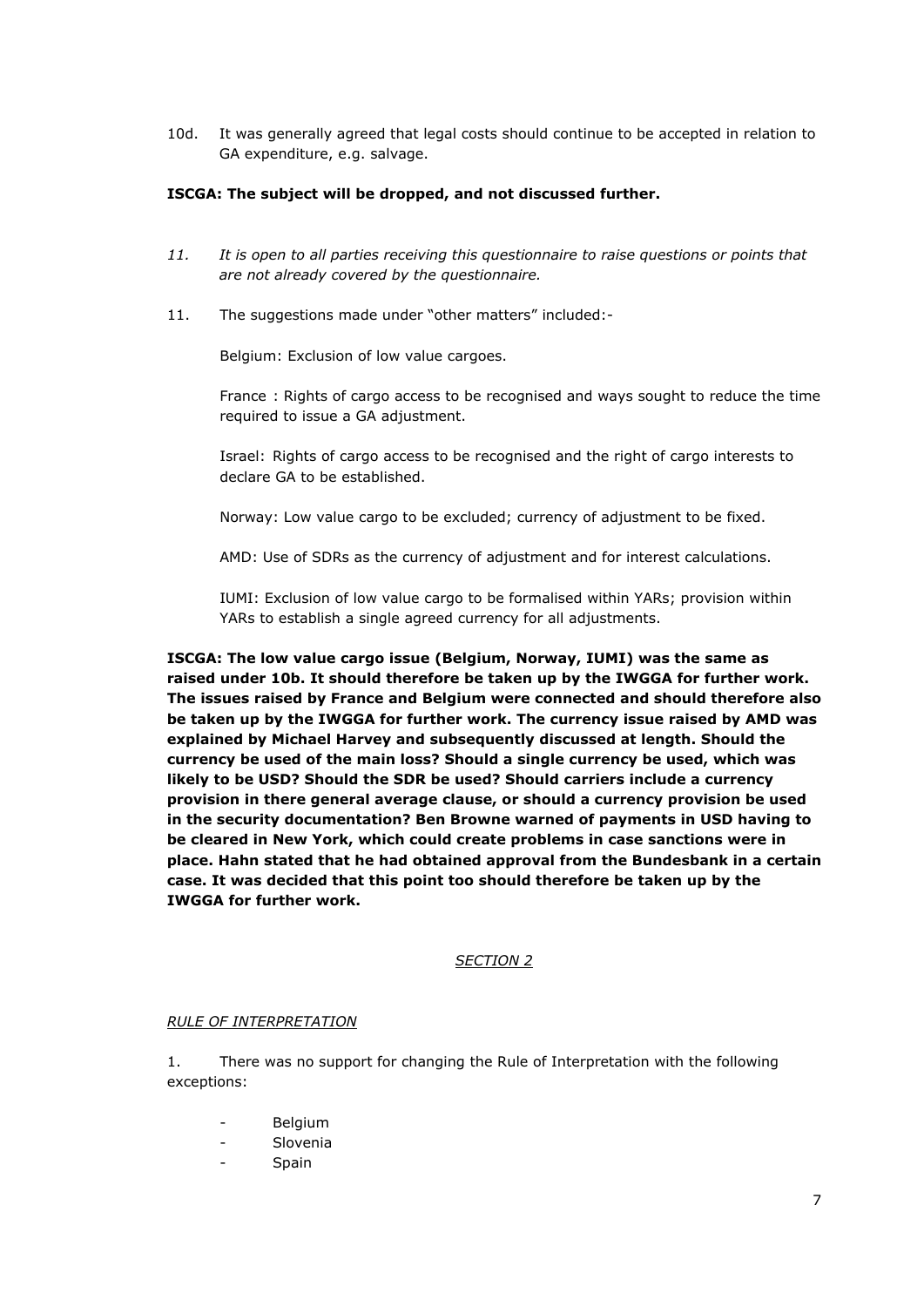- Switzerland

# **ISCGA: The subject will be dropped, and not discussed further.**

### *RULE PARAMOUNT*

2. There was no support for changing the Rule Paramount with the following exceptions:-

- Slovenia
- Switzerland

## **ISCGA: The subject will be dropped for now, but may be discussed later.**

## *RULE OF APPLICATION*

- 3. The majority were not in favour of including a Rule of Application. Those supporting its inclusion were:-
- Slovenia
- Switzerland
- **Spain**
- IUMI

A decision on this point was considered to be premature by:-

- UK
- ICS/BIMCO.

### **ISCGA: The subject will be dropped for now, but may be discussed later.**

# *SECTION 3*

### *RULE A*

1. No changes to Rule A were suggested.

# **ISCGA: The subject will be dropped, and not discussed further.**

### *RULE B*

- *2.1 Are the provisions relating to common safety situations involving tug and tow satisfactory?*
- 2.1 The majority considered the provisions to Rule B to be satisfactory but the following suggested changes, or that further discussion was necessary:-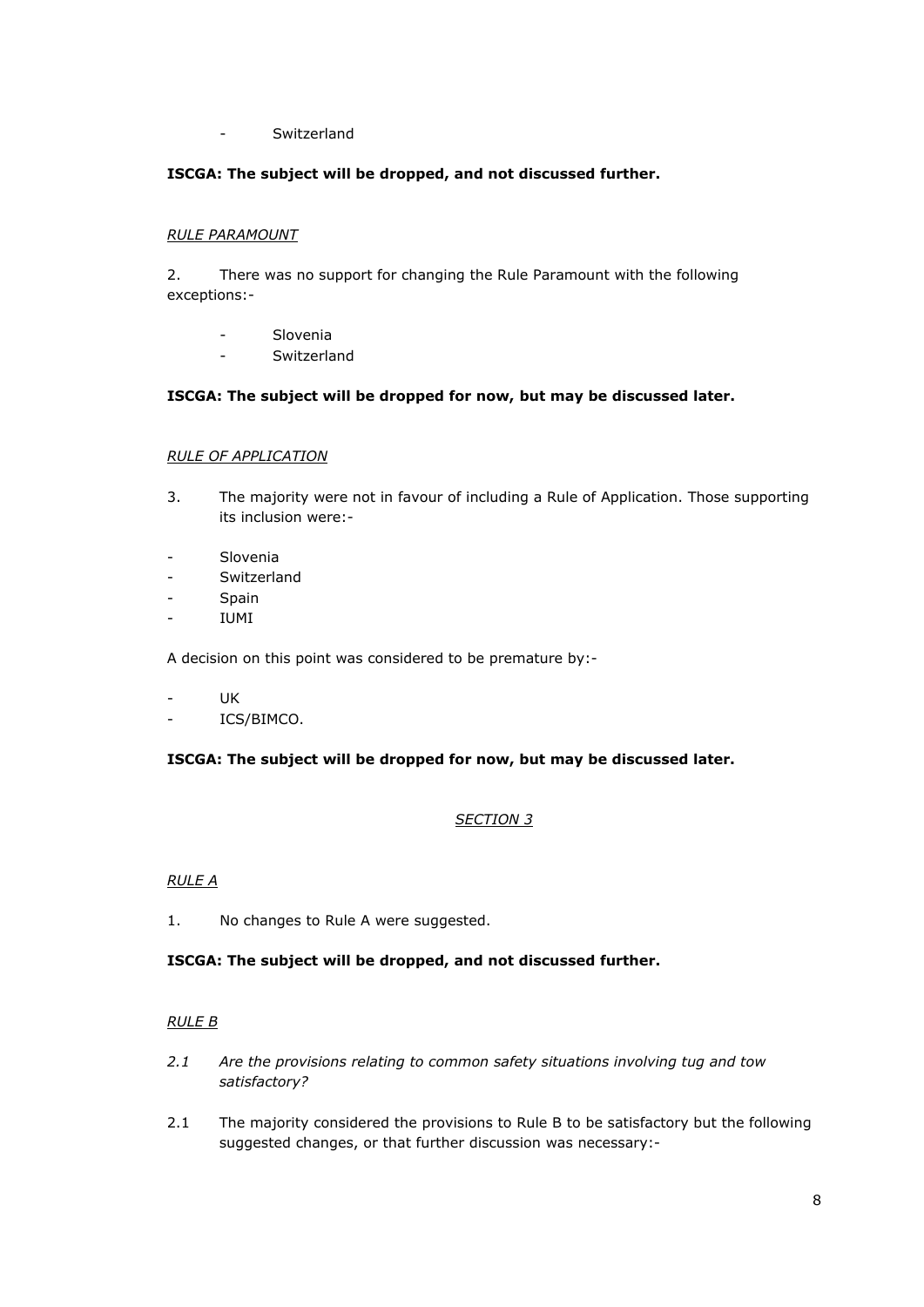- Norway
- Switzerland
- AAA
- IUMI (in relation to the casting off of a tow being considered to be a GA act.)

# **ISCGA: The tug and tow issues should be taken up by the IWGGA for further work. The history of the related Rhine Rule should be looked into.**

- *2.2 Are further provisions needed to deal with allowances under Rules X and XI relating to tug and tow at a port of refuge?*
- 2.2 The majority responding did not consider further provisions were required regarding Rule X and XI allowances in a tug and tow situation. Those favouring changes or further discussions were:-
	- **Argentina**
	- Canada (with regard to integrated tug and barge units)
	- AMD

## **ISCGA: The tug and tow issues should be taken up by the IWGGA for further work. The history of the related Rhine Rule should be looked into.**

## *RULE C*

- *3.1 The general exception of "loss of market" is considered by some commentators to be unfair. Is this an issue that should be revisited?*
- 3.1 A significant majority were against re-visiting the issue of "loss of market" in Rule C. Those in favour of further consideration of this point were:-
	- Canada
	- Spain

### **ISCGA: The subject will be dropped, and not discussed further.**

- *3.2a Should the second paragraph of Rule C include express reference to the exclusion of liabilities (see Lowndes C.37)?*
- 3.2a A small majority were against including express reference to the exclusion of liabilities in Rule C, but the following favoured a clarifying amendment:-
	- Argentina
	- **Netherlands**
	- Slovenia
	- **Spain**
	- **Switzerland**
	- AAA
	- AMD

## **ISCGA: The tidying up/redrafting issues should be taken up by the IWGGA for**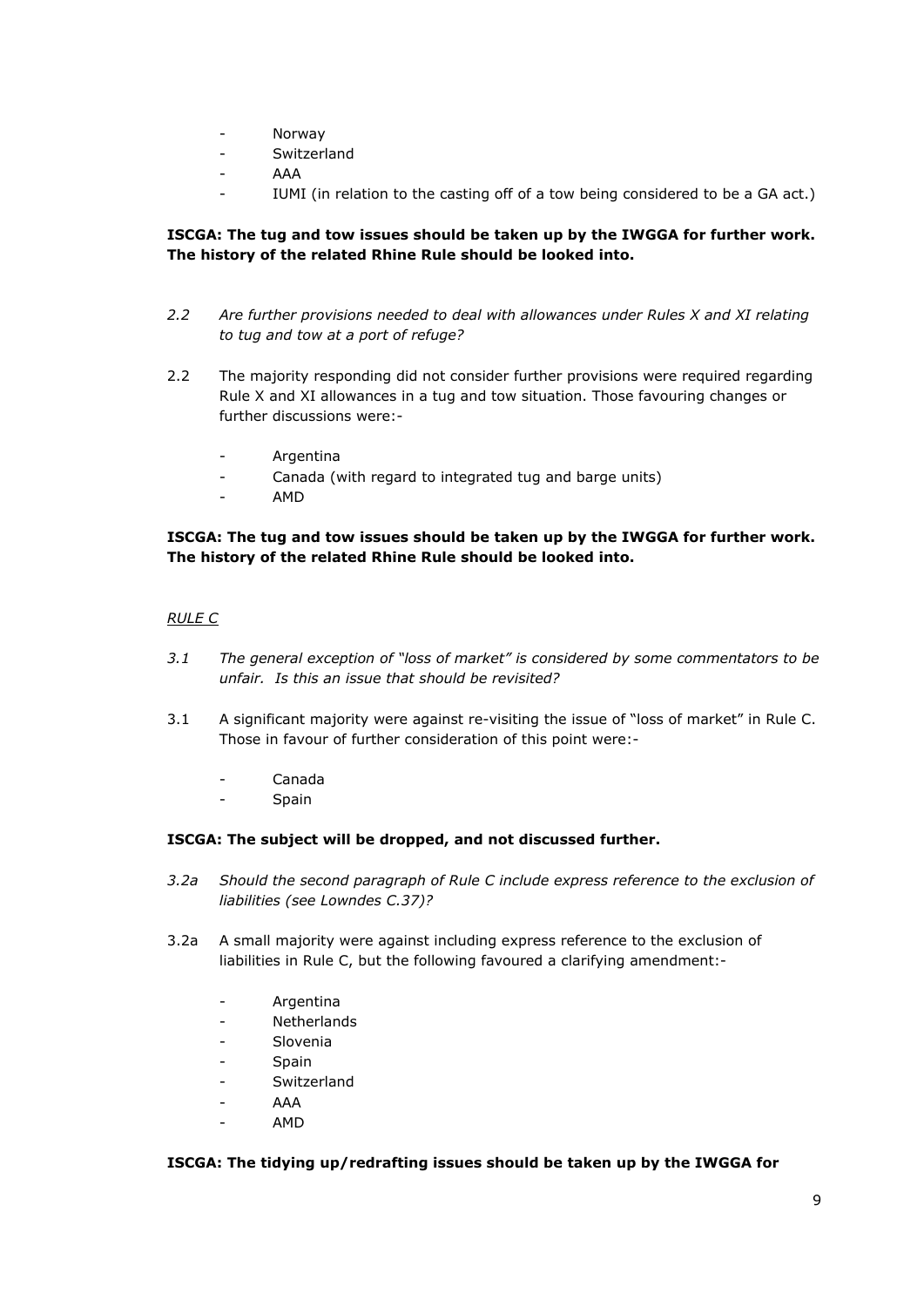### **further work.**

- *3.2b Should Rule C (second paragraph) make it clear that "in respect of" includes preventative measures?*
- 3.2b Responses were roughly evenly divided with regard to a clarifying amendment regarding preventive measures. Those in favour included:-
	- **Argentina**
	- Belgium
	- Brazil
	- Slovenia
	- Spain
	- Switzerland
	- AAA
	- AMD
	- IUMI

## **ISCGA: The tidying up/redrafting issues should be taken up by the IWGGA for further work.**

### *RULE D*

4. There were no general support for amendments to Rule D but the following specific points were raised.

Argentina: The contributing interests should pay the contribution in every case.

Netherlands: Considered that the wording was vague and could be improved.

AAA: An express provision relating to the treatment of recoveries.

AMD: A return to the "pay first, sue later" approach that already applies to LOF salvage.

# **ISCGA: The issue of express wording relating to recoveries should be taken up by the IWGGA for further work. The issue of 'pay first, sue later' will be dropped, and not discussed further.**

### *RULE E*

- *5.1 Are the present time limits sufficient or could further measures be included to help speed up the adjustment process?*
- 5.1 The majority considered the present time limits to be sufficient, however:-

Netherlands: Proposed a specific amendment to the wording.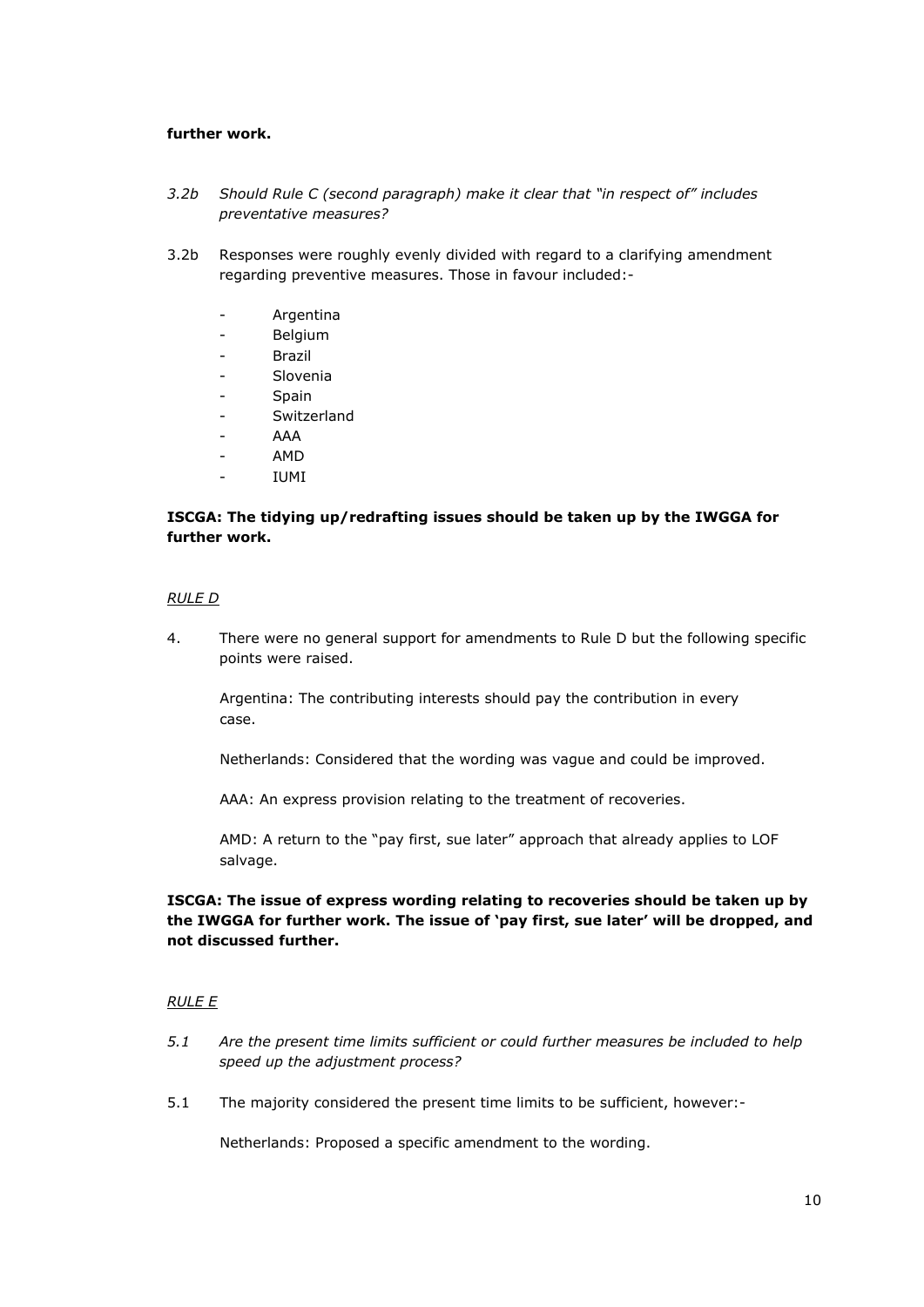Switzerland, AMD: Considered the existing periods may be too generous.

## **ISCGA: The subject will be dropped, and not discussed further.**

- *5.2 In the existing wording of paragraph three, does a request for (say) cargo claims by the adjuster re-start the clock for the 12 month period? If so, should the period in all cases be from the date of the casualty?*
- 5.2 It appeared to be generally agreed that the time limit should run from the casualty date but the responses with regard to the need for a clarifying amendment varied.

# **ISCGA: IWGGA should review the wording to see if it matched the agreed intention.**

## *RULE F*

- *6.1 Since 1974, substituted expenses are allowed wholly to GA "without regard to savings to other interests". The 1974 change was made in the interest of uniformity and simplicity, however do you consider this issue should be revisited?*
- 6.1 It was unanimously agreed that the words "without regard to the savings to other interests" should be retained in Rule D.

### **ISCGA: The subject will be dropped, and not discussed further.**

- *6.2 The wording of Rule F refers only to any extra "expense" and the drafting committee in 1924 rejected the proposal that the words "or loss" should be included. Do you consider this Rule should be amended to include "loss"?*
- 6.2 A significant majority were against adding the words "or loss" to Rule F. Those in favour of the change were:-
	- **Brazil**
	- **Spain**

Similarly the majority felt there was no pressing need to clarify the limits of what constitutes an "expense".

### **ISCGA: The subject will be dropped, and not discussed further.**

- *6.3 It has been suggested that the most common Rule F allowances for towage to destination and forwarding of cargo (after deduction of voyage savings) are of such clear general benefit to commercial interests that they should be allowed directly as General Average (subject always to the Rule Paramount) without having to consider General Average savings, which may often involve difficult or artificial calculations.*
- 6.3 The question as originally drafted should perhaps have made it clearer than any Rule F allowance is for "extra" expense and therefore assumes a credit for voyage savings etc. The "savings" referred to in the question are the notional GA costs that have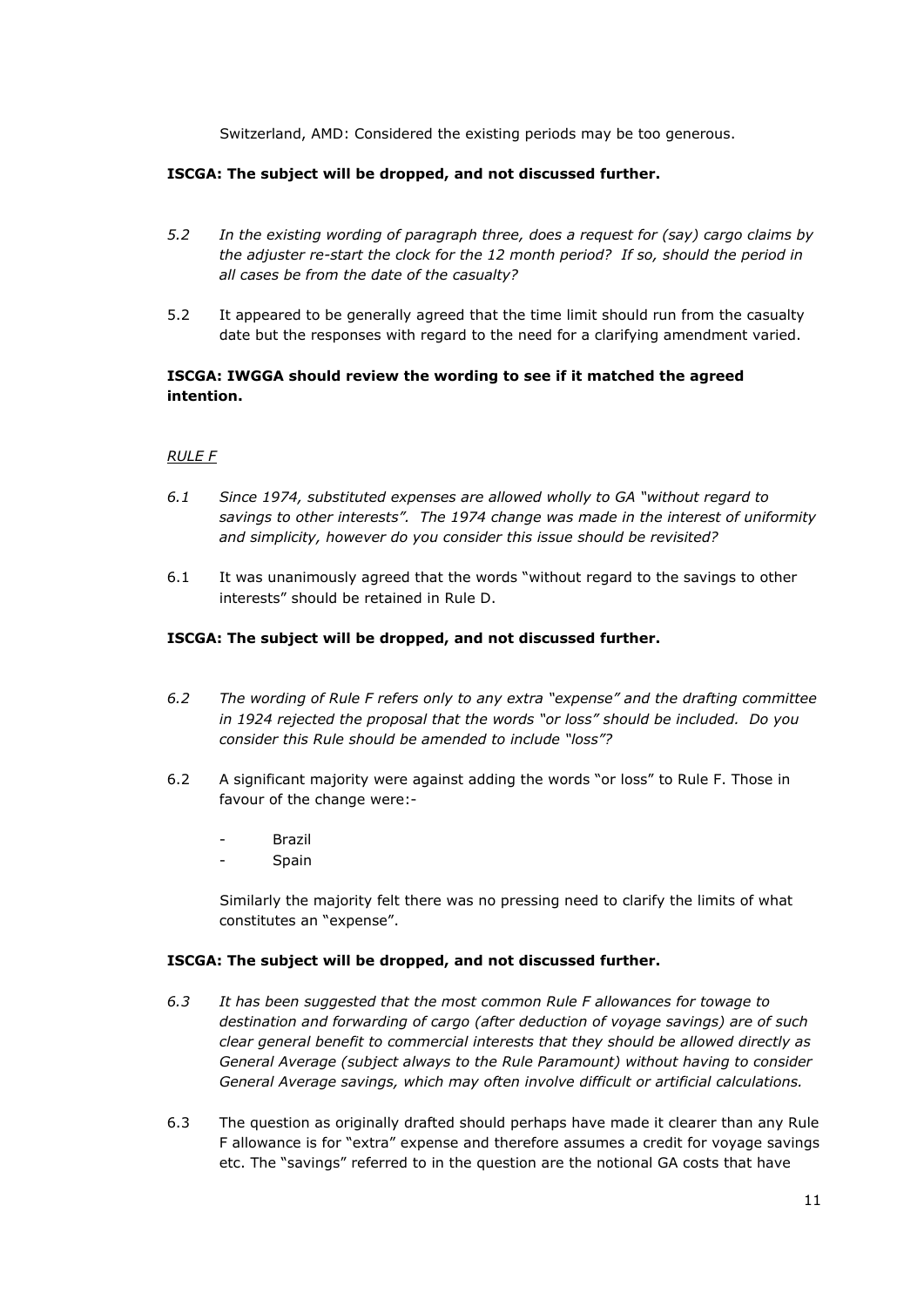been avoided.

The proposition was therefore that costs of towage to destination and forwarding should be allowed as GA on a substantive rather than substituted basis, as supported by ICS/BIMCO. The issue probably needs to be re-visited with this clarification in mind.

# **ISCGA: The towage to destination issue should be taken up by the IWGGA for further work.**

## *RULE G*

- *7.1 The Rule sets out "non-separation allowances" and specifies that such allowances can only be made "for so long as justifiable under the contract of affreightment and the applicable law". Is there a better formula to determine a reasonable cut off point for such allowances?*
- 7.1 The difficulties surrounding frustration of a voyage by delay were noted, but no solutions within the framework of the YARs were put forward or considered to be possible.

## **ISCGA: The subject will be dropped, and not discussed further.**

- *7.2 With regard to "non-separation allowances" there is variation in practice as to whether allowances can continue after repairs are completed and while the vessel regains position, with many adjusters taking the view that, once available for trading, allowances should cease. Do you consider this requires express provision in the Rules or can this be left to the discretion of the Adjuster?*
- 7.2 The majority considered that the cut-off point for NSA/Rule G allowances should be left to the discretion of the adjuster. The following felt that the point should be considered further:-
	- **Croatia**
	- Spain
	- Switzerland
	- AMD
	- IUMI

### **ISCGA: The subject will be dropped and not discussed further.**

- *7.3 Do you consider that the requirement for notification should be retained, or does it give rise to difficulties in practice?*
- 7.3 It was unanimously agreed that the requirement for notification in Rule G should be retained.

### **ISCGA: The subject will be dropped, and not discussed further.**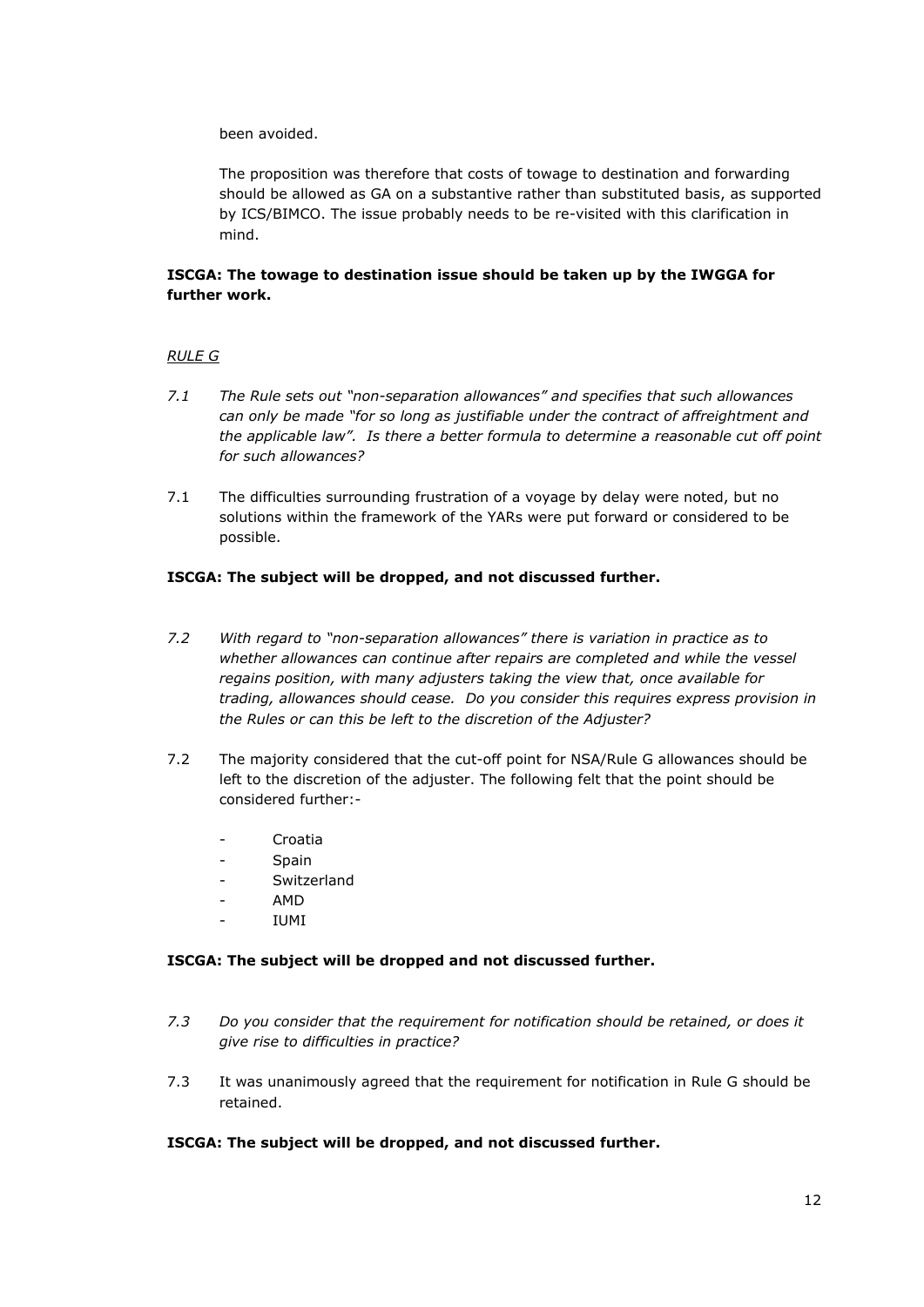- *7.4 Where a voyage is frustrated by reason of delay (e.g. the damage is serious and requiring lengthy repair but is not so costly as to make the vessel a commercial total loss)*, should non-separation allowances continue only up to the point at which it *becomes apparent that the voyage is frustrated, or up the point at which the delay became sufficient to frustrate the voyage?*
- 7.4 The replies appeared to be inconsistent in some cases and further discussion is required to clarify respondents' views.

# **ISCGA: Due to different approaches under national laws, the subject will be dropped, and not discussed further.**

- *7.5 Deciding how long is "justifiable under the contract of affreightment and the applicable law" has proved controversial in some cases. Given that the decision is often "fact sensitive" and subject to differing criteria according to national laws, is there a better way of establishing an equitable cut-off point for such allowances?*
- 7.5 All respondents noted the uncertainties surrounding what was "justifiable under the contract of affreightment" but no obvious solution within the YARs framework was suggested.

## **ISCGA: The subject will be dropped, and not discussed further.**

*7. (Additional)*

AAA suggested a clarifying amendment to Rule G to ensure that it reflected the perceived intention of its "Bigham" provisions and the judgment in the "City of Colombo".

# **ISCGA: It was felt that there was an issue of tidying up/redrafting which should be taken up by the IWGGA for further work.**

### *SECTION 4*

### *RULE I-V*

1/5 The principles set out in these Rules were considered to remain important and no significant issues were raised. There was limited support for up-dating archaic wording.

Other specific comments were made as follows:-

Netherlands: Rule 1 may now be superfluous.

AMD, ICS/BIMCO, Denmark: "Custom of trade" in Rule 1 should perhaps be revisited.

**ISCGA: The subjects raised by the Netherlands and AMD, ICS/BIMCO and Denmark were dropped, and will not be discussed further. It was felt that there were issues of tidying up/redrafting which should be taken up by the IWGGA for further work.**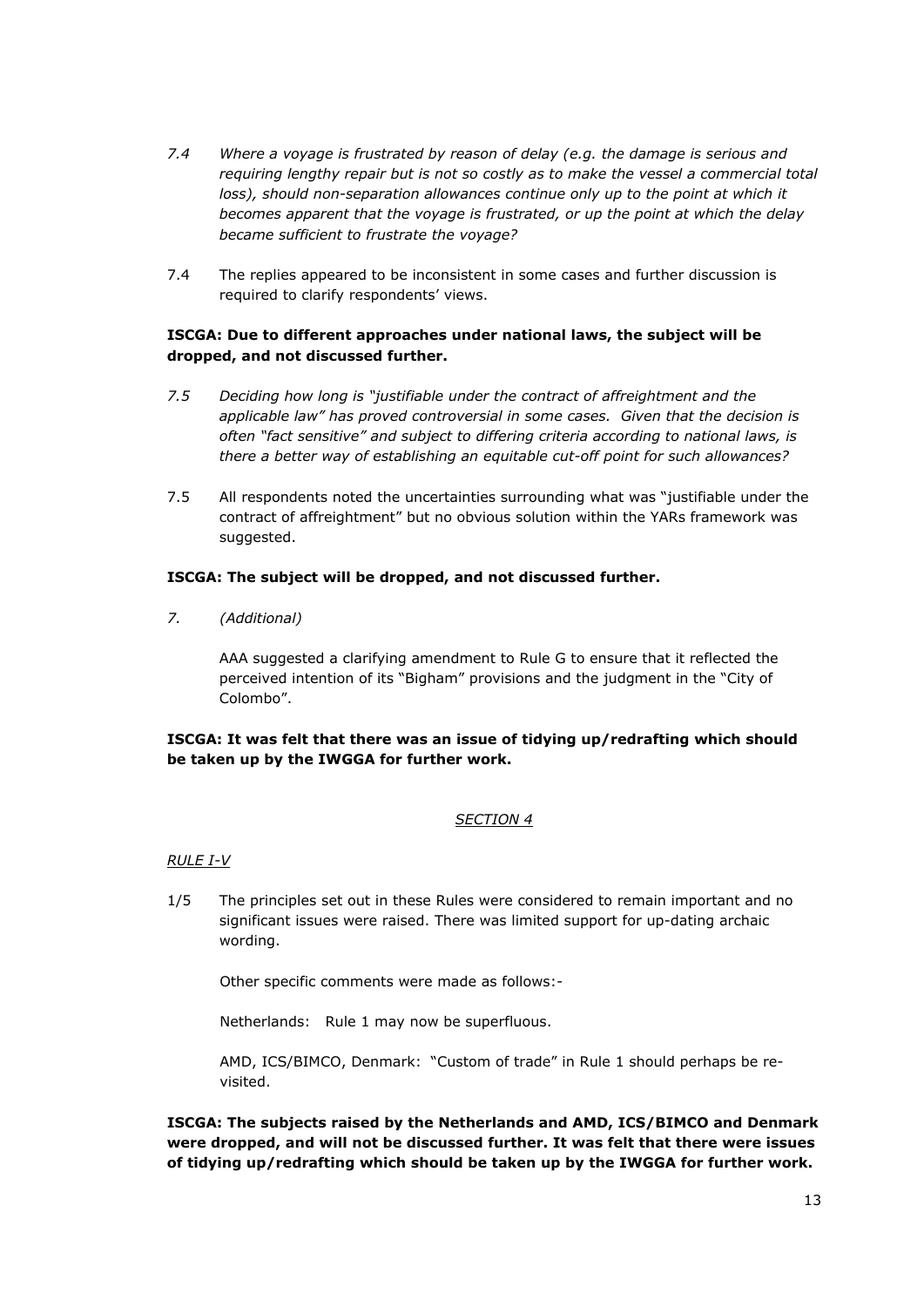## *RULE VI*

*6.1(a) The debate regarding the inclusion or exclusion of salvage where the law or contract already provides for a means of distribution between the parties (for simplicity we suggest this is referred to as LOF salvage, although other contracts/jurisdictions achieve the same effect) was unresolved after Beijing.*

*Looking to 2016 the current options would appear to be:*

- *i) Retaining the 1994 position*
- *ii) Adopting the 2004 position*
- *iii) Adopting a compromise position as put forward by CMI in Beijing which would also involve deciding on a percentage figure.*
- *iv) Continuing as in (i) but encouraging adjusters "ad hoc" approach wherever possible.*
- *v) Continuing as in (i) and (iv) but including an express provision obliging the adjuster to consider the possibility of not including salvage, perhaps linked to the Rule Paramount.*
- 6.1(a) The options put forward in relation to Rule VI were supported as follows (options (i), (iv) and (v) are not mutually exclusive).
	- (i) Argentina, Brazil, Croatia, Denmark, Finland, Norway, ICS/BIMCO.
	- (ii) Belgium, Canada, France, Italy, Japan, Spain, Ukraine, IUMI.
	- (iii) Switzerland.
	- (iv) China, Croatia, Denmark, Netherlands, Norway, AMD, AAA.
	- (v) Netherlands.

UK and Germany were unable to establish a consensus within their Associations.

- *6.1(b) Are there other options that should be considered?*
- 6.1(b) With regard to other options for dealing with the issue, AMD put forward three specific situations in which re-apportionment should take place, thus proceeding by express inclusion rather than exclusion.

# **ISCGA: Following a compromise proposal by AMD and further suggestions of situations in which re-apportionment should take place (differential salvage, or difference between exchange rates applying at date of salvage or GA), it was concluded that the issue should be taken up by the IWGGA for further work.**

- *6.1(c) If options (ii) or (iii) are supported, should an amendment to Rule XVII be made so that salvage payments are not deducted from contributory values when salvage is not allowed as GA?*
- 6.1(c) There was relatively little comment on the possibility of amending Rule XVII, if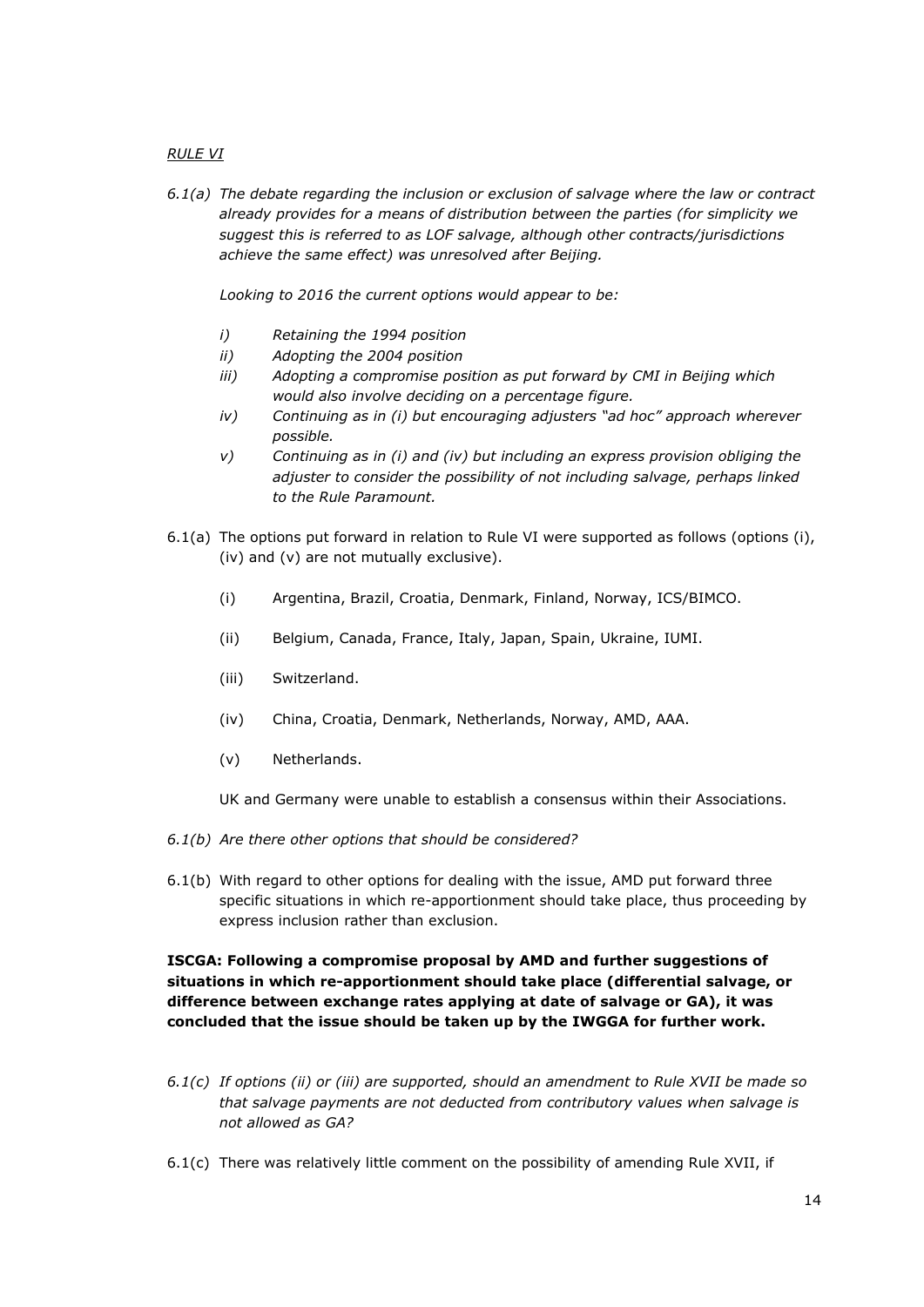option (ii) was adopted, to avoid the need for deduction of salvage payments. AAA and AMD considered this a logical step if that route is pursued.

# **ISCGA: See under 6.1 (b). It was concluded that the issue should be taken up by the IWGGA for further work.**

- *6.2 At present Rule VI of YARS 1994 makes no reference to legal and other costs incidental to a salvage operation and subsequent award. Such costs are customarily allowed by adjusters under Rule C, as a direct consequence of the GA act of engaging salvors.*
- 6.2 There was general support for the continuing allowance of legal costs in connection with salvage. Some felt a need for clarifying amendments but to some extent these can only be considered fully when the issues under 6.1 above are resolved.

### **ISCGA: See under 6.1 (b). It was concluded that the issue should be taken up by the IWGGA for further work.**

#### *RULES VII-VIII*

7/8 There were no issues with the principle involved and some support for updating the wording in places.

## **ISCGA: It was felt that there were issues of tidying up/redrafting which should be taken up by the IWGGA for further work.**

#### *RULE IX*

9. No issues were reported.

### **ISCGA: The subject will be dropped, and not discussed further.**

### *RULE X*

- *10.1 In the second para of X(a) should the underlined words be inserted "….. is necessarily removed to another port or place of refuge because repairs necessary to complete the voyage cannot be carried out at the first port of refuge"?*
- 10.1 A majority supported the inclusion of the additional wording but significant concerns were expressed by UK, ICS/BIMCO and others that this might be counter-productive. Further discussions would appear necessary to clarify views.

#### **ISCGA: The subject will be dropped, and not discussed further.**

*10.2 With regard to X(b) should express wording be introduced to say that the cost of discharge is not GA if the voyage is frustrated or voluntarily terminated, or if repairs are not carried out for some reason?*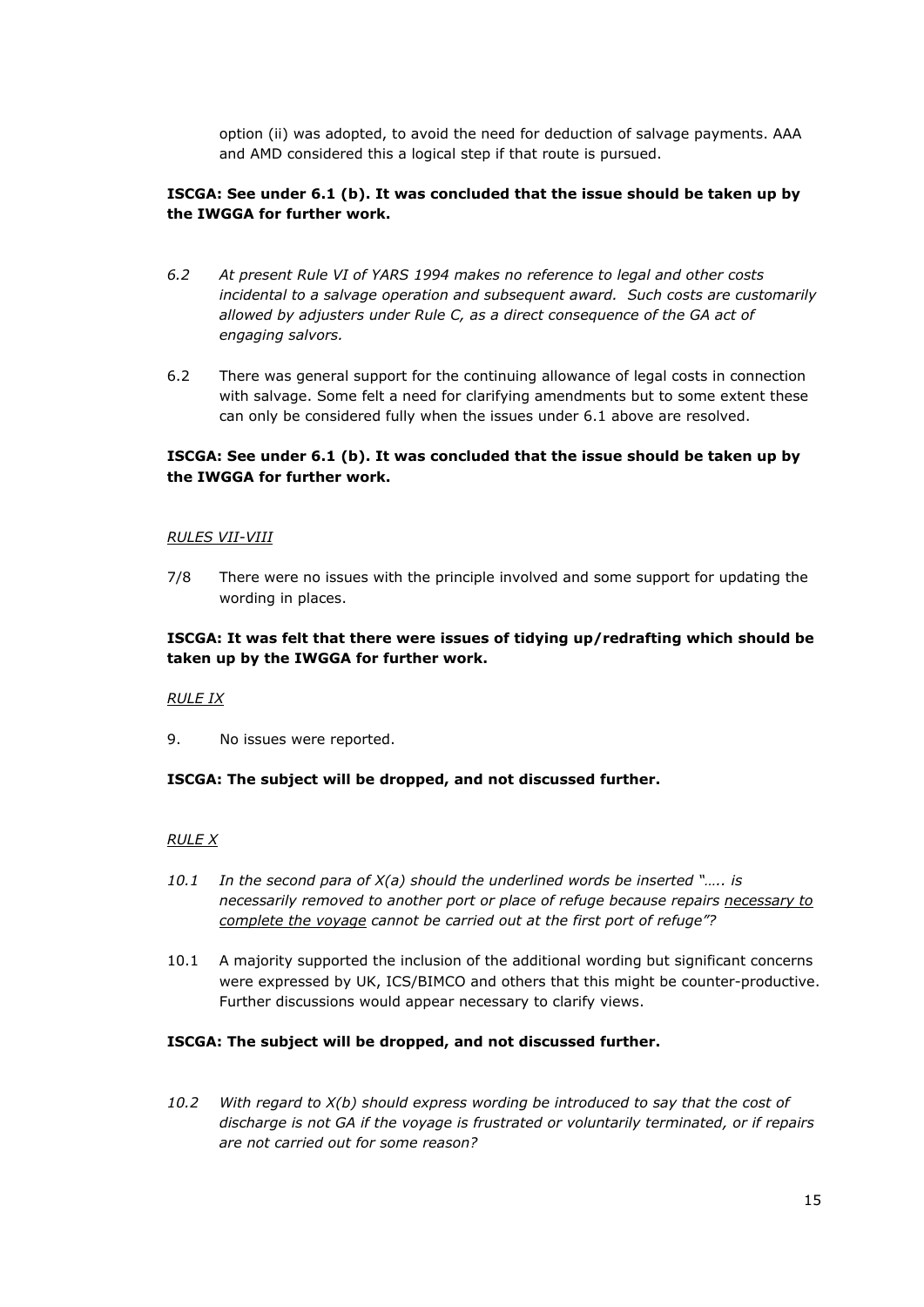10.2 Views on the need to clarify allowances under X(b) when repairs were not effected were mixed, with some respondents taking a neutral position.

Canada suggested an unrelated amendment to YARs 1994 X(b) and XIb (and the similar wording in YARs 2004) whereby the words "without any accident…etc.," should be deleted (see 11.4 below).

Netherlands suggested that the costs of re-stowage should be allowed as General Average.

**ISCGA: The subject raised by the question itself will be dropped, and not discussed further. It was, however, concluded that the point raised by Canada, also referring to the problems with 'discovered' and 'accident' (see also 11.4 below), and the point raised by the Netherlands should be taken up by the IWGGA for further work.**

#### *RULE XI*

- *11.1 Wages and maintenance of crew are allowed in GA while detained at a port of refuge for the common safety or to effect repairs necessary for the safe prosecution of the voyage, under the YARs 1994 (XI(b)) but not in YARs 2004. Both sets of Rules allow wages during the deviation to a port of refuge, and some have suggested that no crew wages should be allowed in General Average at all. What should be the position under YARs 2016?*
- 11.1 The issue of allowance of crew wages while detained at a port of refuge was responded to as follows:-

Retain 1994 position: Argentina, Belgium, Brazil, China, Croatia, Denmark, Finland, Italy, Netherlands, Norway, Switzerland, Ukraine, AAA (with a suggested clarifying amendment) AMD, ICS/BIMCO.

Retain 2004 position: Canada, France, Japan, Slovenia, Spain, IUMI, Ireland.

UK and Germany were unable to reach a consensus.

## **ISCGA: The wages and maintenance issue should be taken up by the IWGGA for further work.**

- *11.2 In the "Trade Green" the judge decided that the term "port charges" relates only to the charges a vessel would ordinarily incur in entering a port.*
- 11.2 A variety of views were expressed as to whether clarifying amendments were needed following the "Trade Green" decision. Overall, clarification was felt by the majority to be desirable subject to suitable wording being found.

**ISCGA: Following a discussion about the Trade Green and noting that it was decided not to include a definitions section (see Section 1 – question 3), it was**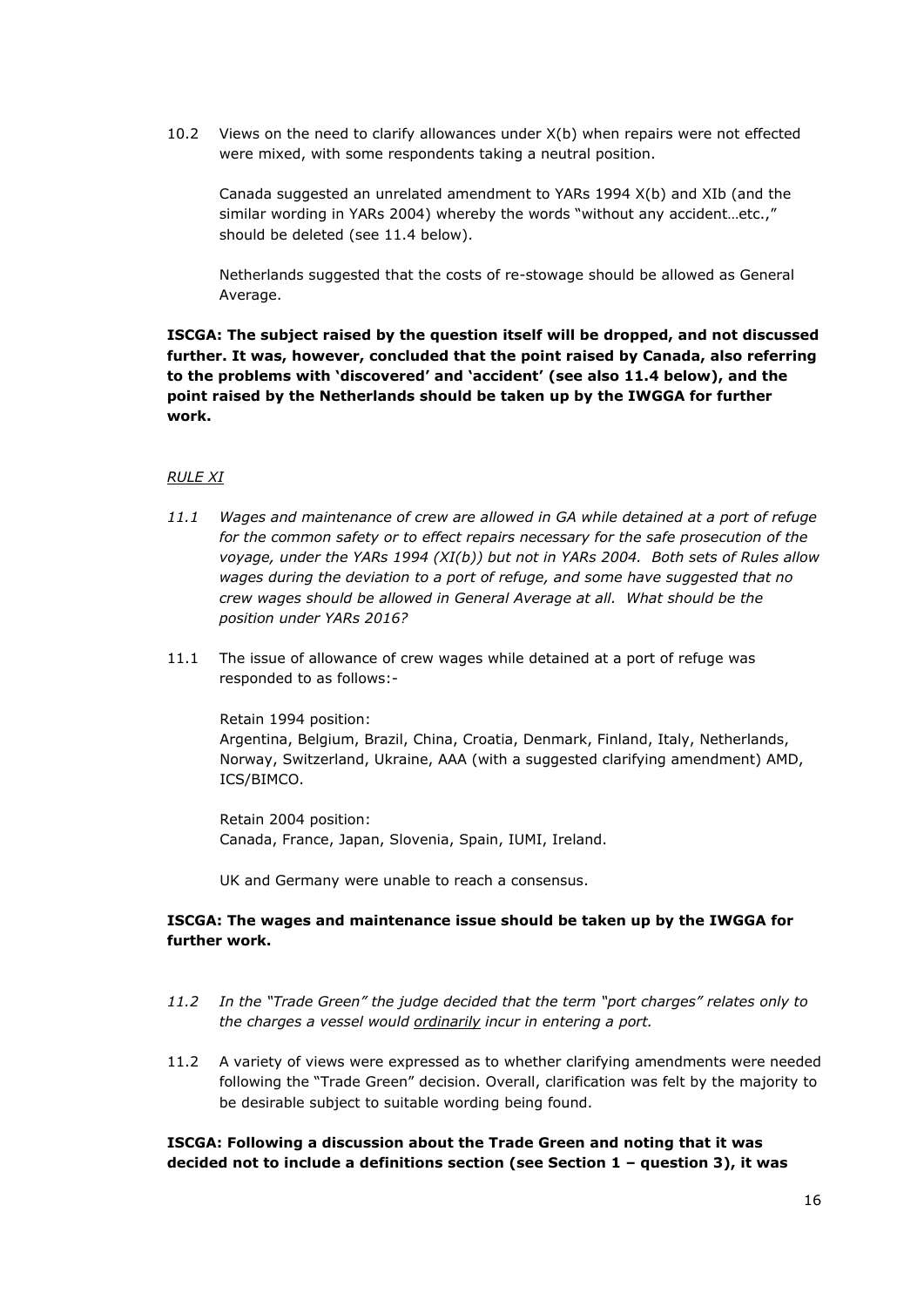**decided that the port charges issue should be taken up by the IWGGA for further work, preferably in a subgroup dealing with Rules X and XI. There were also issues of tidying up/redrafting which should be taken up by the IWGGA for further work.**

- *11.3 With regard to the phrase "until the ship shall or should have been made ready to proceed upon her voyage", is express wording needed to clarify the situation when a delay arises from a second accident or the condition of cargo?*
- 11.3 The majority considered that no change was necessary and/or the matter could be left to the discretion of adjusters.

On a separate point, IUMI suggested that consideration should be given to the lack of uniformity regarding allowance of detention expenses while salvage security is provided.

# **ISCGA: The issue should be taken up by the IWGGA for further work, preferably in a subgroup dealing with Rules X and XI.**

- *11.4 Rules X(b) and XI(b) contain the proviso excluding allowances "when damage is discovered at a port or place of loading or call without any accident or other extraordinary circumstances connected with such damage having taken place during the voyage."*
- 11.4 The majority considered that the proviso to X(b) and XI(b) regarding discovery of damage at a port of call was fulfilling its purpose.

Canada have recommended the deletion of these words, which Switzerland also consider to be "superfluous", in order to reduce a perceived abuse regarding doubtful "discovery" of damage.

# **ISCGA: The issue should be taken up by the IWGGA for further work, preferably in a subgroup dealing with Rules X and XI.**

- *11.5 The introduction of Rule XI(d) was the most significant feature of the 1994 Rules. Is there any need to change the overall basis of the compromise between property/liability insurers reflected in the XI(d), or clarify any wording?*
- 11.5 The majority considered that there was no need to change the overall basis of Rule XI(d) and there were no reported difficulties with its application or wording.

There was mixed support for clarifying wording relating to "actual escape or release" and "bunkers". AAA suggested an amended wording of  $XI(d)(iv)$  to make it more consistent with the approach taken in Rule Xb.

**ISCGA: The issue should be taken up by the IWGGA for further work, preferably in a subgroup dealing with Rules X and XI.**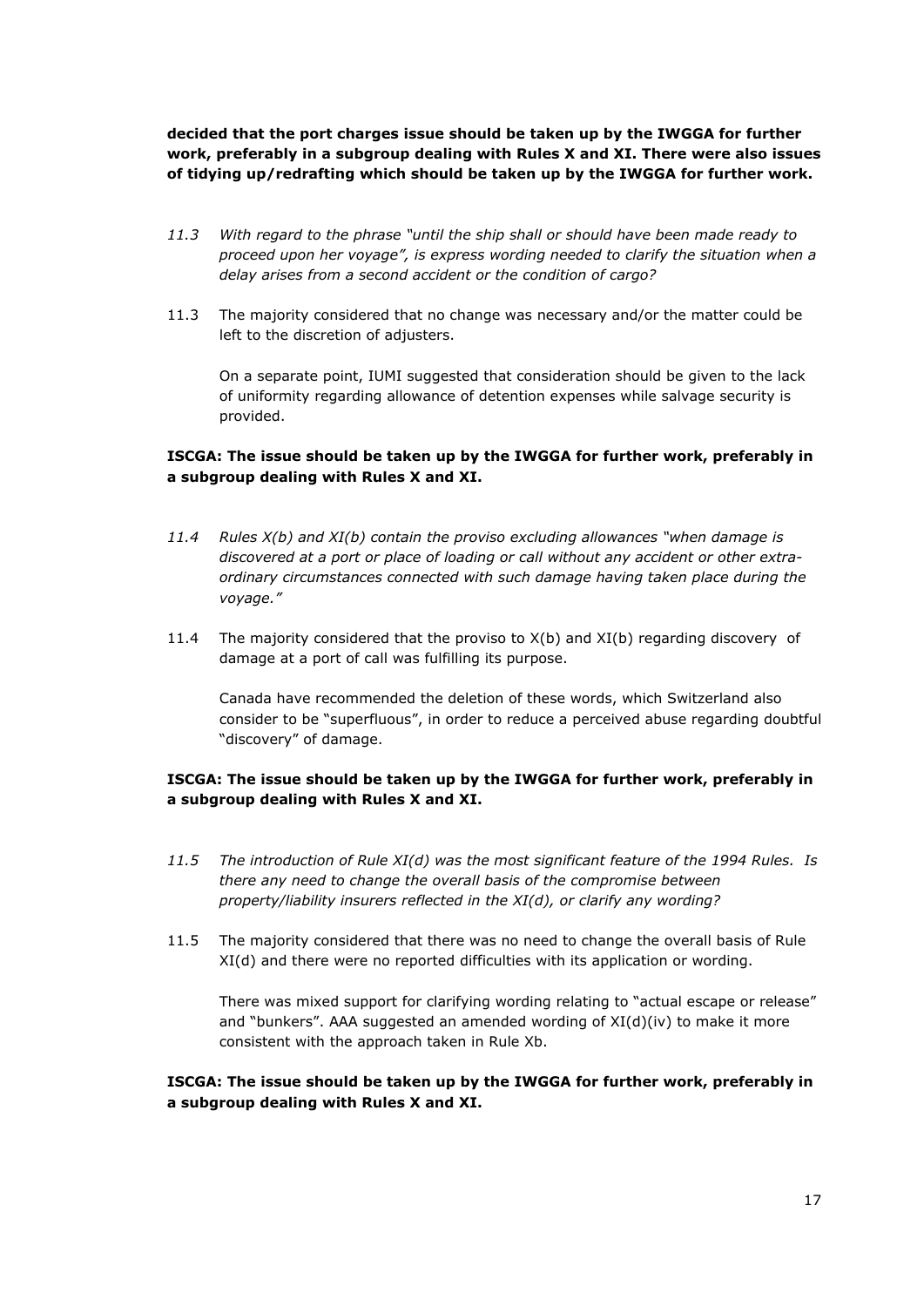### *RULE XII*

12. No issues identified.

## **ISCGA: The subject will be dropped, and not discussed further.**

### *RULE XIII*

13. No issues were raised other than:-

Canada: Provisions relating to blasting and painting are redundant.

AMD: Modification of this rule should be considered.

# **ISCGA: It was felt that there were issues of tidying up/redrafting which should be taken up by the IWGGA for further work.**

## *RULE XIV*

- *14.1 The 1994 and 2004 Rules deal with temporary repairs for the common safety and for sacrificial damage in the same way. The 2004 adopted a different approach for accidental damage which gives priority to Particular Average savings.*
- 14.1 Support for the two current versions of this Rule in relation to temporary repairs to accidental damage was largely in favour of the 2004 version.

Those supporting the 1994 version were:-

- **Argentina**
- China
- Netherlands
- **Norway**
- ICS/BIMCO

# **ISCGA: It was felt that there were issues of tidying up/redrafting which should be taken up by the IWGGA for further work.**

- *14.2 The House of Lords judgement in the "Bijela" was handed down only shortly before the Sydney Conference on 1994. Have you encountered any practical difficulties regarding the application of Rule XIV, there having been no reported litigation since 1994?*
- 14.2 It was not considered that any changes were necessary in the light of the "Bijela" decision.

### **ISCGA: The subject will be dropped, and not discussed further.**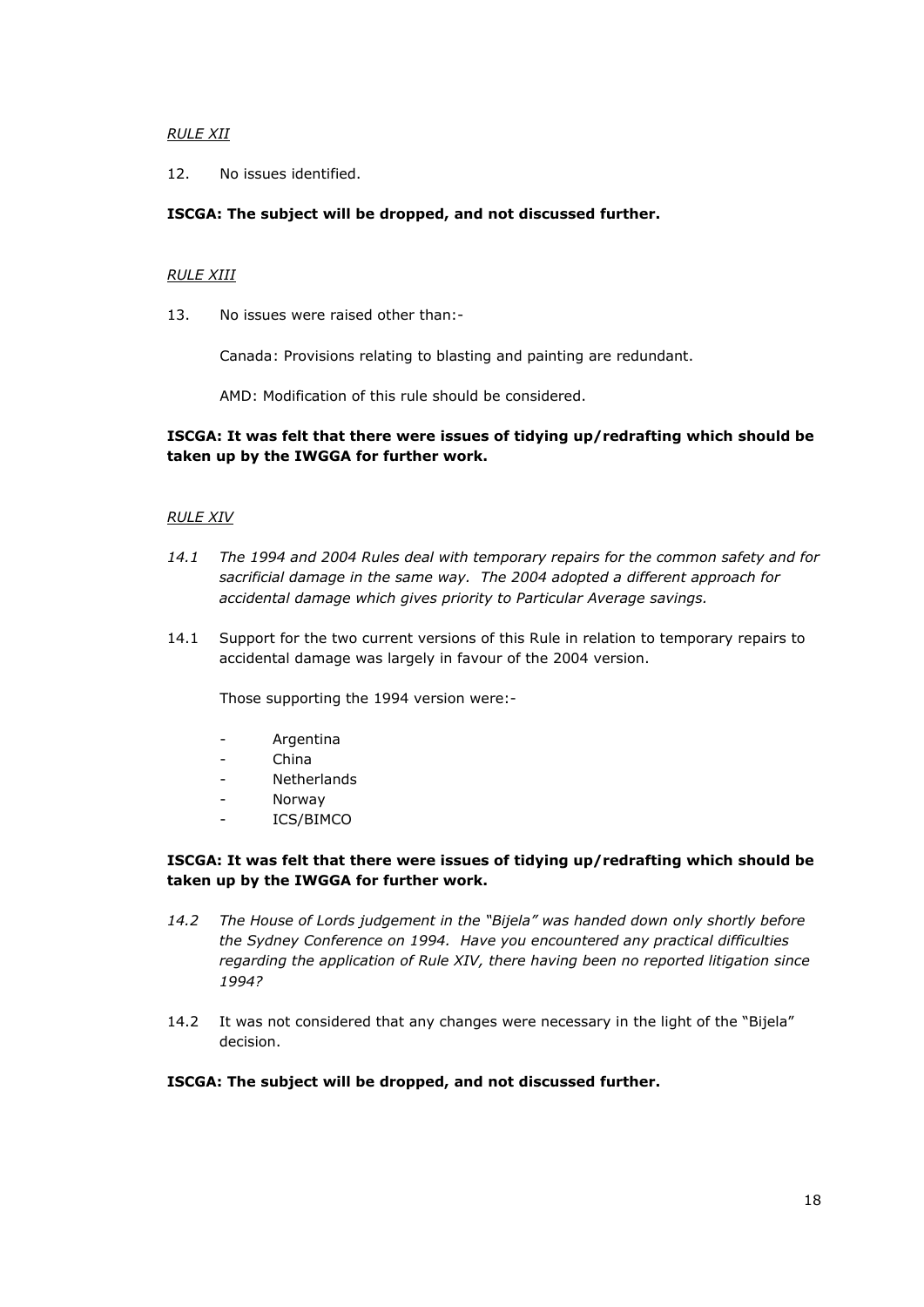### *RULE XV*

15. No issues noted.

## **ISCGA: The subject will be dropped, and not discussed further.**

## *RULE XVI*

- *16. This Rule provides for cargo sacrifices to be determined "at the time of discharge". Should the relevant wording be changed to "at the time of delivery under the contract of carriage", or should both phrases be included, allowing the adjuster to decide the most equitable basis?*
- 16. The practical difficulties were noted by respondents who offered a variety of solutions, including specific amendments proposed by Japan, Switzerland and AAA (see also 17.)

# **ISCGA: It was felt that there were issues of tidying up/redrafting ('commercial invoice') which should be taken up by the IWGGA for further work.**

## *RULE XVII*

*17.1 Clause 15 of LOF 2011 LSSA Clauses expressly allows the Arbitrator to disregard low value cargo when "the cost of including such cargo in the process is likely to be disproportionate to its liability for salvage."*

*Adjusters have similarly excluded low value cargo when appropriate as a matter of good practice, but would it be useful to have an express sanction for doing so in the Rules?*

17.1 The majority favoured leaving the exclusion of low value cargo to the discretion of the adjuster.

**ISCGA: See Section 1 – question 10b. It was decided that the subject should be taken up by the IWGGA for further work. It was felt that there were issues of tidying up/redrafting ('commercial invoice') which should be taken up by the IWGGA for further work.**

- *17.2 Claims for deductions from contributory values of cargo may be made because of loss of a seasonal market or (for example) losses caused by the need to purchase a replacement item for a time sensitive contract. Rules C refers to losses by delay but only in the context of making allowances, not the calculation of contributory values.*
- 17.2 The effect of loss of market (Christmas decorations arriving in February) on Contributory values was not responded to in any great detail.

AAA considered the existing rule provided sufficient room for discretion. AMD put forward a suggested wording if an express exclusion was felt to be necessary to put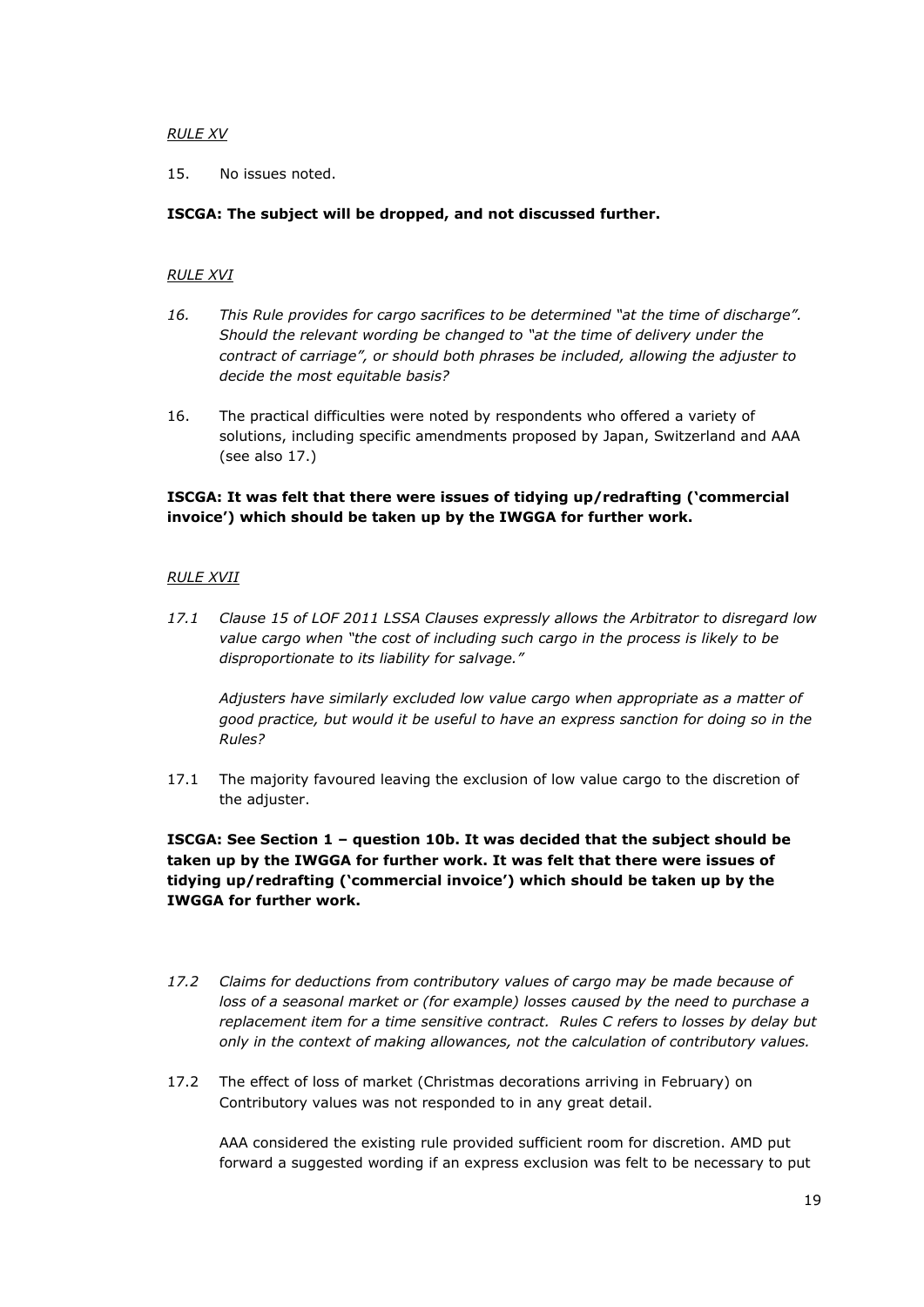the matter beyond doubt.

# **ISCGA: It was felt that there were issues of tidying up/redrafting which should be taken up by the IWGGA for further work.**

## *RULE XVIII*

18. No issues reported, although AMD referred to a possible lack of uniformity in the treatment of dry-dock dues.

## **ISCGA: The subject will be dropped, and not discussed further.**

## *RULE XIX*

19. No reported issues.

## **ISCGA: The subject will be dropped, and not discussed further.**

### *RULE XX*

- *20. In the discussions at the Vancouver Conference (2004) it was argued strongly that payment of commission could no longer be justified under modern banking practices, and the 2004 Rules no longer provide for such allowances. Do you consider that the 2004 position should be maintained in 2016?*
- 20. The majority favoured removal of the allowance for Commission and it was suggested that this needed to be considered together with interest, as part of the overall picture regarding the cost of financing GA expenditure.

# **ISCGA: It was decided that the issue of commission should be taken up by the IWGGA for further work.**

### *RULE XXI*

- *21. It appeared to be common ground at Vancouver that a fixed rate of interest was too inflexible over the life of a version of the YARs and that a variable rate, set annually by CMI. Is this still the case?*
- 21. There appeared to be a broad consensus in favour of adopting flexible interest rates on the 2004 model, but different views were expressed regarding the method/basis for choosing the flexible rate.

**ISCGA: It was decided that the issue of interest rates should be taken up by the IWGGA for further work, preferably in a subgroup dealing with financial issues such as currency (SDR) and interest rates.**